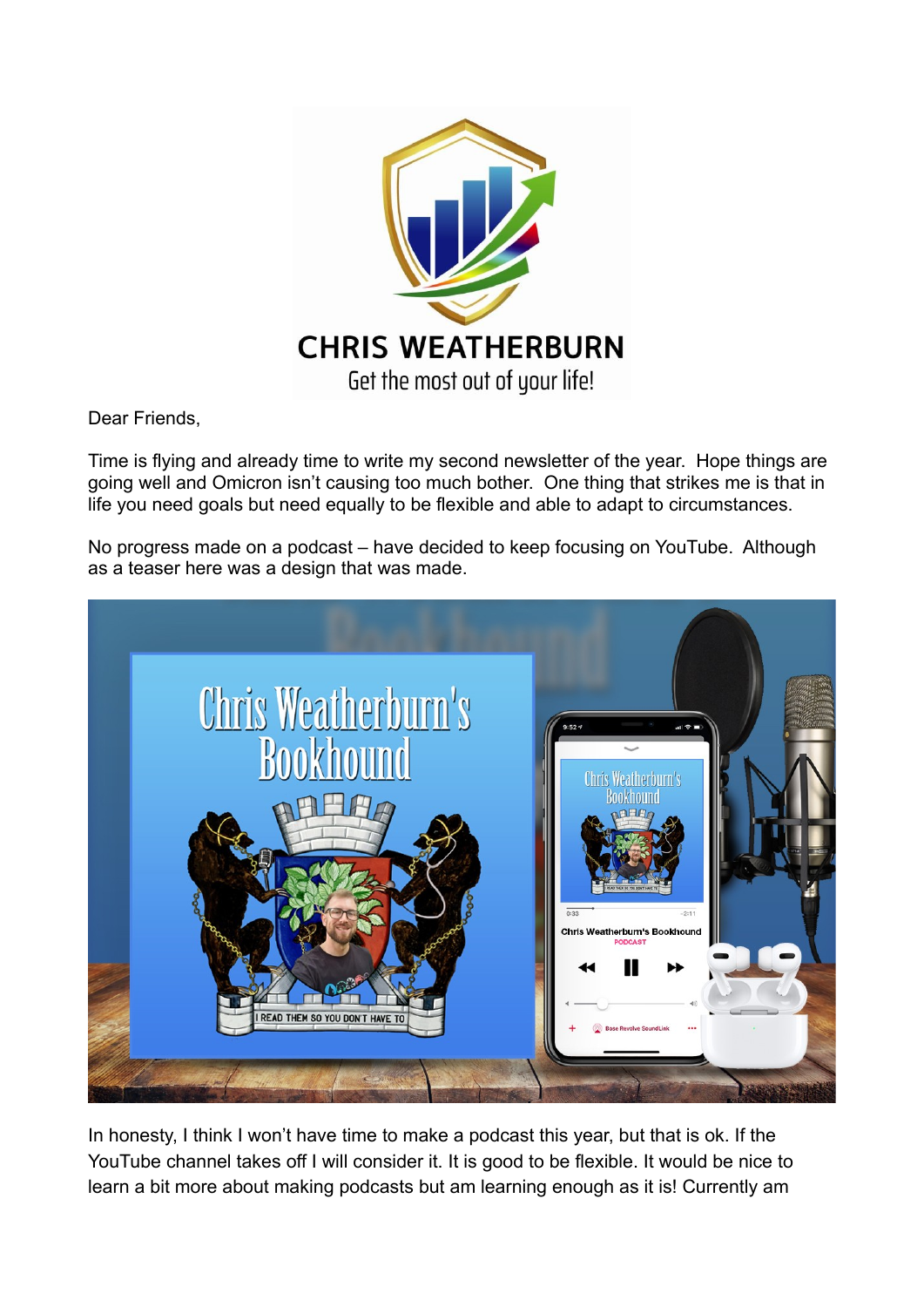undertaking a few Edinburgh University courses on data which is partly why this is a few days late.

Have been thinking about optimising habits. If you want to improve you habits here is of my (very) [extensive written book summaries](https://chrisweatherburn.com/smart-change-five-tools-to-create-new-and-sustainable-habits-in-yourself-and-others-by-art-markman/) you may like. I recently listened to a few autobiographies for a change, it is great to listen to the reflections from well known people and lessons they have learnt on the path to 'success'.

# **YouTube Video of the Month**



The Rules of Wealth Summary 92 views · Premiered on 15, Jan 2022

 $\bigoplus$  27  $\bigoplus$  DISLIKE  $\bigtriangleup$  SHARE  $\equiv$  + SAVE ...

I picked up this book again and decided to summarise it with a video and [written blog](https://chrisweatherburn.com/the-rules-of-wealth-a-personal-code-for-prosperity-by-richard-templar/). On my calendar I found draft summary from a few years back, seems my book summaries have become significantly longer. I selected this video as I managed to use a green screen. Apologies if it disappoints I don't have a wall full of benjamins! It takes a fair bit longer time to edit the video but it certainly does have potential. It would be easy enough to put a video in the background. Will consider this more – watch this space:)



Call to Action: Please forward this email to your friends to sign up!

# **Tweet of the Month**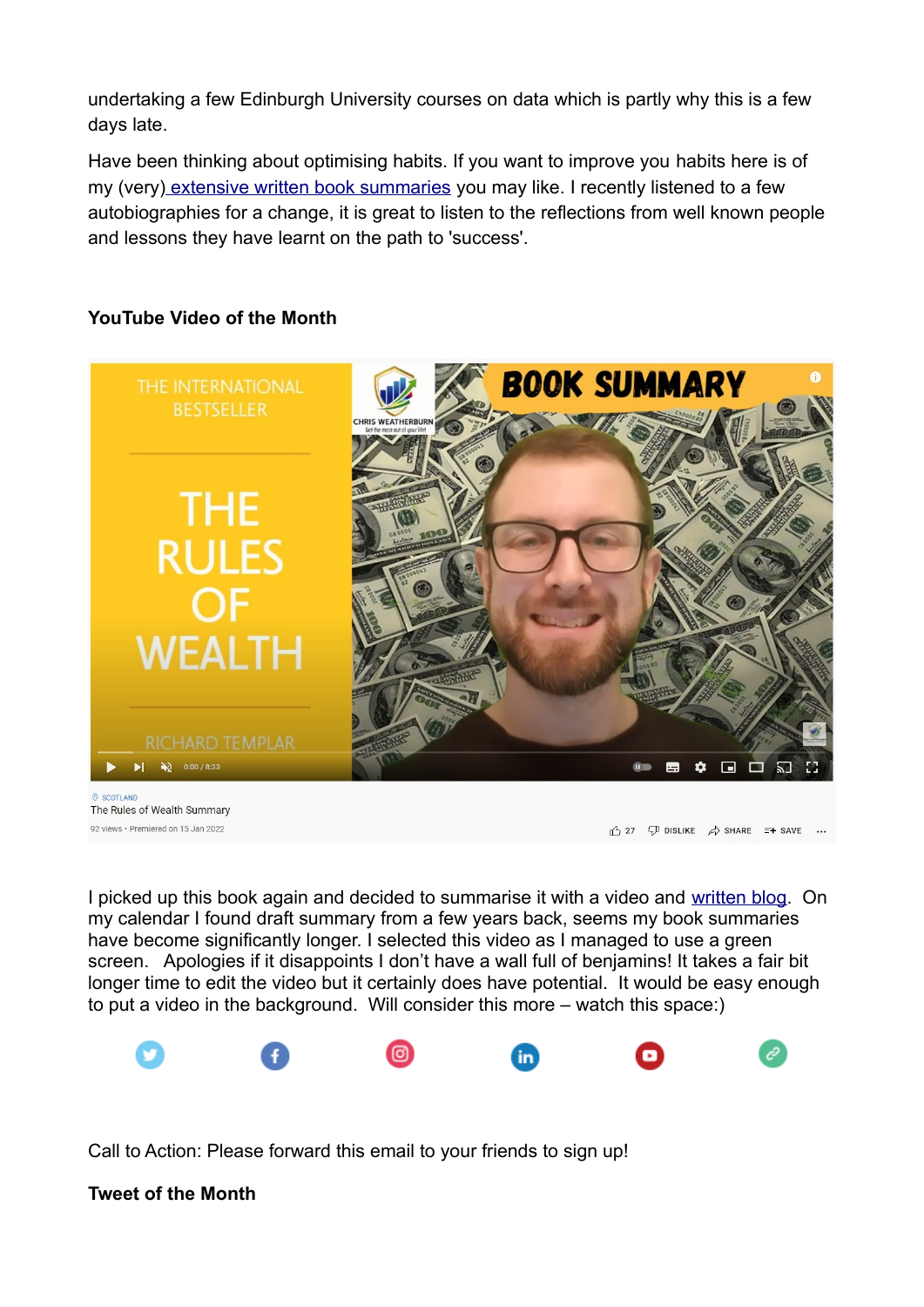In honesty am losing my enthusiasm for Twitter. This is partly as I read too much about work related topics and find Tweets displaying fixed views on feminism or racism not too rewarding. In life you often get what you look for and it is interesting to think about how people view things through a different lens. Saying that I have tried to find an interesting Tweet of the month:



### Dr David Liu (Dabido) @dabidoYT · Jan 22

Setting up for a special YouTube video but OH MY GOD this green screen I bought is a lot bigger than I thought...



@dabidoYT puts out great thought provoking Tweets and enjoys sharing his learning from developing his YouTube channel. We all know the feeling when what you get isn't the same as it looks online :)

Until next time

Chris